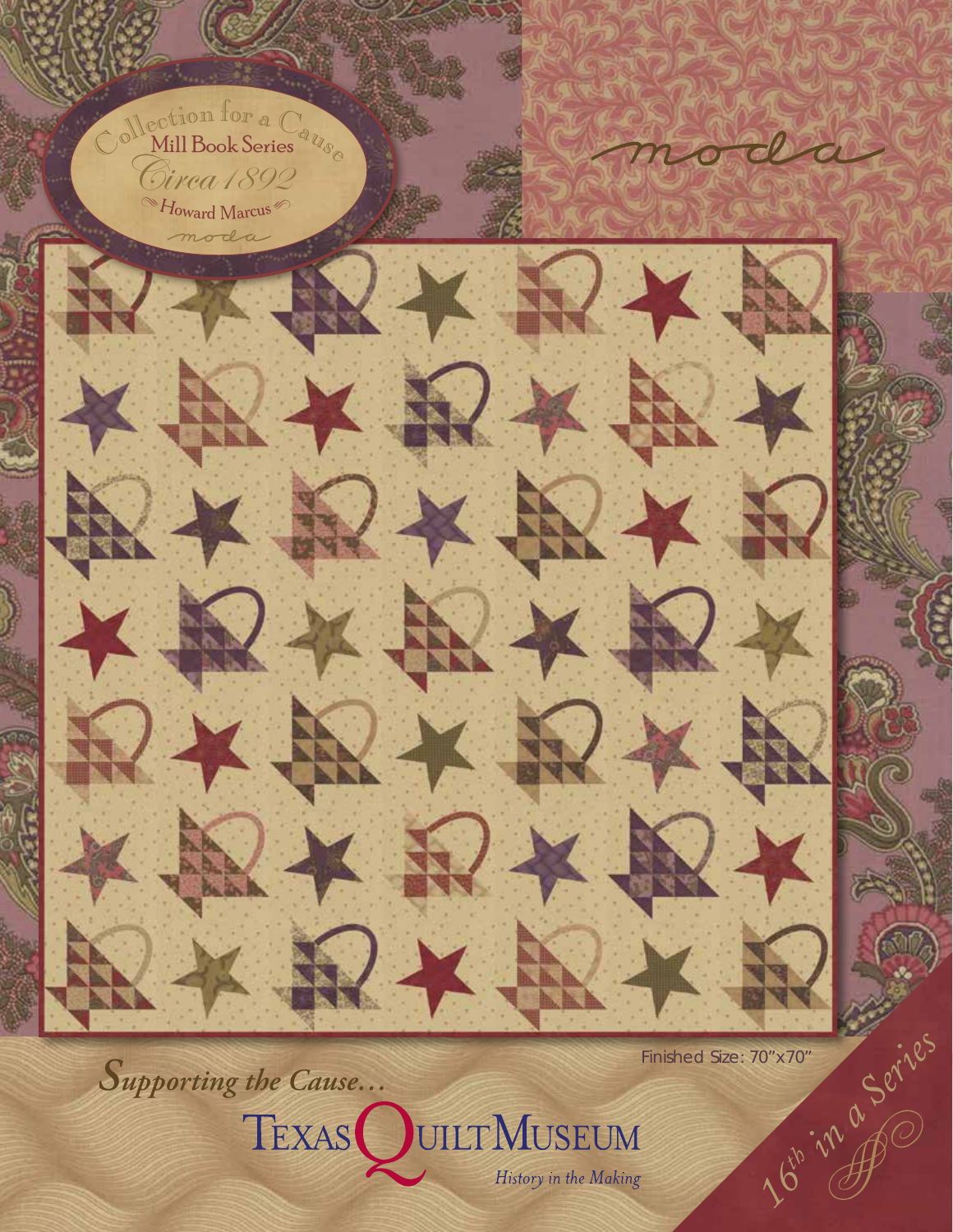

Quilters Basics

*Read instructions before beginning a project. All instructions include a ¼" seam allowance. Press as you go. Press seams in one direction* 

| Cutting $-Label$ pieces as they are cut<br>Fabric 1                                                                                                                                                                                             | Pair 1 | Fabric         | Fabric |
|-------------------------------------------------------------------------------------------------------------------------------------------------------------------------------------------------------------------------------------------------|--------|----------------|--------|
| Cut $2 - 9\frac{1}{2}$ "xWOF strips<br>Subcut 8-91/2"x 91/2" squares for basket handle backgrounds<br>Cut 8-11"xWOF strips<br>Note: Cut carefully as you will use 421/2" of some strips.<br>Subcut 3-11" x 11" squares from EACH strip          | Pair 2 |                |        |
| From the remainder of 6 strips cut $1-9\frac{1}{2}x$ $9\frac{1}{2}$ "<br>square for basket handle backgrounds (to make a total of 14)<br>Cut $3-6\frac{1}{2}$ "xWOF strips<br>Subcut 50-61/2"x 21/2" rectangles for basket blocks               | Pair 3 |                |        |
| Cut $2-4\%$ "xWOF strips<br>Subcut 13-4%"x 4%" squares cut once diagonally<br>for basket bottom corner                                                                                                                                          | Pair 4 |                |        |
| Fabrics 2-15<br>Refer to the chart at right and pair the 9"xWOF fabric strips right sides together to<br>make 7 strip pairs. See Cutting Guide below.                                                                                           | Pair 5 | 1 <sub>0</sub> |        |
| From each strip pair cut the following. Label pieces as they are cut and keep<br>them layered right sides together.<br>$1 - 7"$ x 15" strip pair for paper piecing.                                                                             | Pair 6 |                |        |
| 1-9"x 9½" rectangle pair for basket handles<br>From the remainder of strip pair cut<br>6-2%"x 2%" squares (6 light and 6 dark) cut once diagonally for baskets<br>$2-2\frac{1}{2}$ "x $2\frac{1}{2}$ " squares (2 light and 2 dark) for baskets | Pair 7 |                | 15     |

2– 2½"x 2½" squares (2 light and 2 dark) for baskets



Cutting Guide for Quarter Yard Strip Pairs

**Fabrics 16-22** are used for the stars on the alternate blocks.

**Binding – Fabric 16** Cut 8– 2½"x WOF strips.

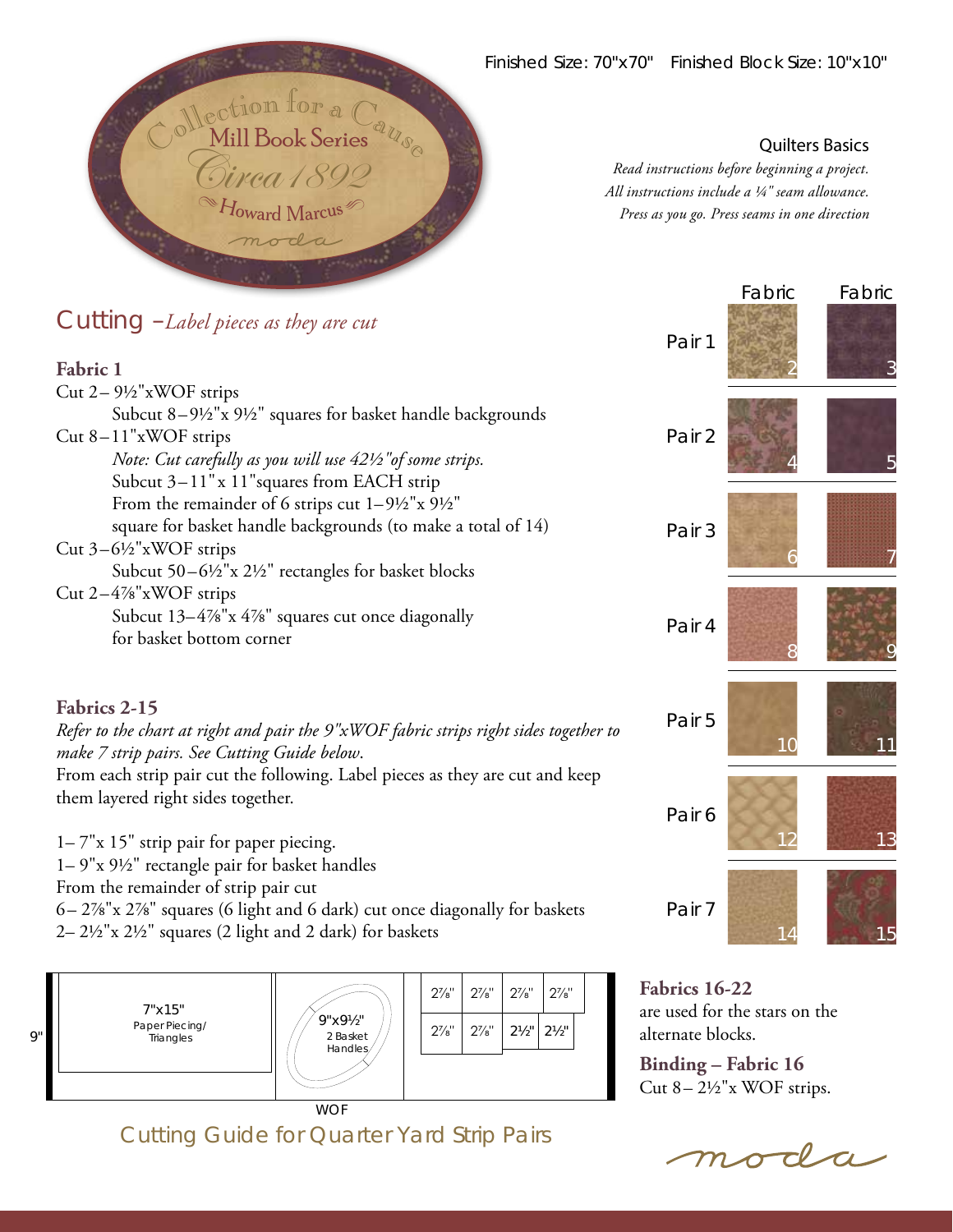# Construction

# PAPER PIECING

- 1. Make sure the light and dark 7" x 15" strip pairs are right sides together.
- 2. Cut a 5 "column" strip of half square triangle paper.
- 3. Center and pin paper to the layered pair. *See diagram.*
- 4. Stitch on dotted lines and cut on solid lines to make 20 half square triangle units. Press toward dark.
- 5. Repeat Steps 1-4 using the remaining 6 strip pairs to make a total of 140 half square triangle units. (You will need 125; save the extras for a future project.)

### Appliqué

*Choose your favorite appliqué method to prepare the 14 basket handle blocks and the 24 stars for the alternate blocks.*

#### **Basket Handle Blocks – Make 14**

*Note: Background triangles are slightly oversized. The basket block will be squared after assembly.* The following steps are for 1 appliquéd handle block. Each block yields 2 basket handles.

- 1. Fold a 9½"x 9½" background square in half diagonally both ways. Lightly press to find the center of the block.
- 2. Use enclosed pattern to make a template to prepare handles from the assorted print fabrics.
- 3. Center handles on diagonal lines.

*Supporting the Cause…*

- 4. Appliqué to the background fabric using your favorite method of appliqué.
- 5. Using a ruler and rotary cutter, cut the block in half on the diagonal. to yield 2 oversized triangles with basket handles. *Note: Center seam allowance for both handles is included in the pattern. Pattern does not include seam allowance for appliqué.*

Repeat Steps 1-5 with remaining 9½"x 9½" squares to make a total of 28 basket handles.





Cut block in half on the diagonal Yield: 2 basket handle triangles

History in the Making www.texasquiltmuseum.org

*Located in LaGrange, a small town in the rolling hills of Central Texas,* 

*the Texas Quilt Museum was opened in November, 2011. With three galleries* 

TEXAS JUILTMUSEUM

*to feature both antique and contemporary quilts the museum continues to share its mission to recognize and celebrate the art and beauty of quilts, the creativity of their makers, and the continuing contributions of quilt making to history and culture.*



2" Finished Triangle Paper

Col.1  $\mathbb{W}$  Col.2  $|$  Col.3

7"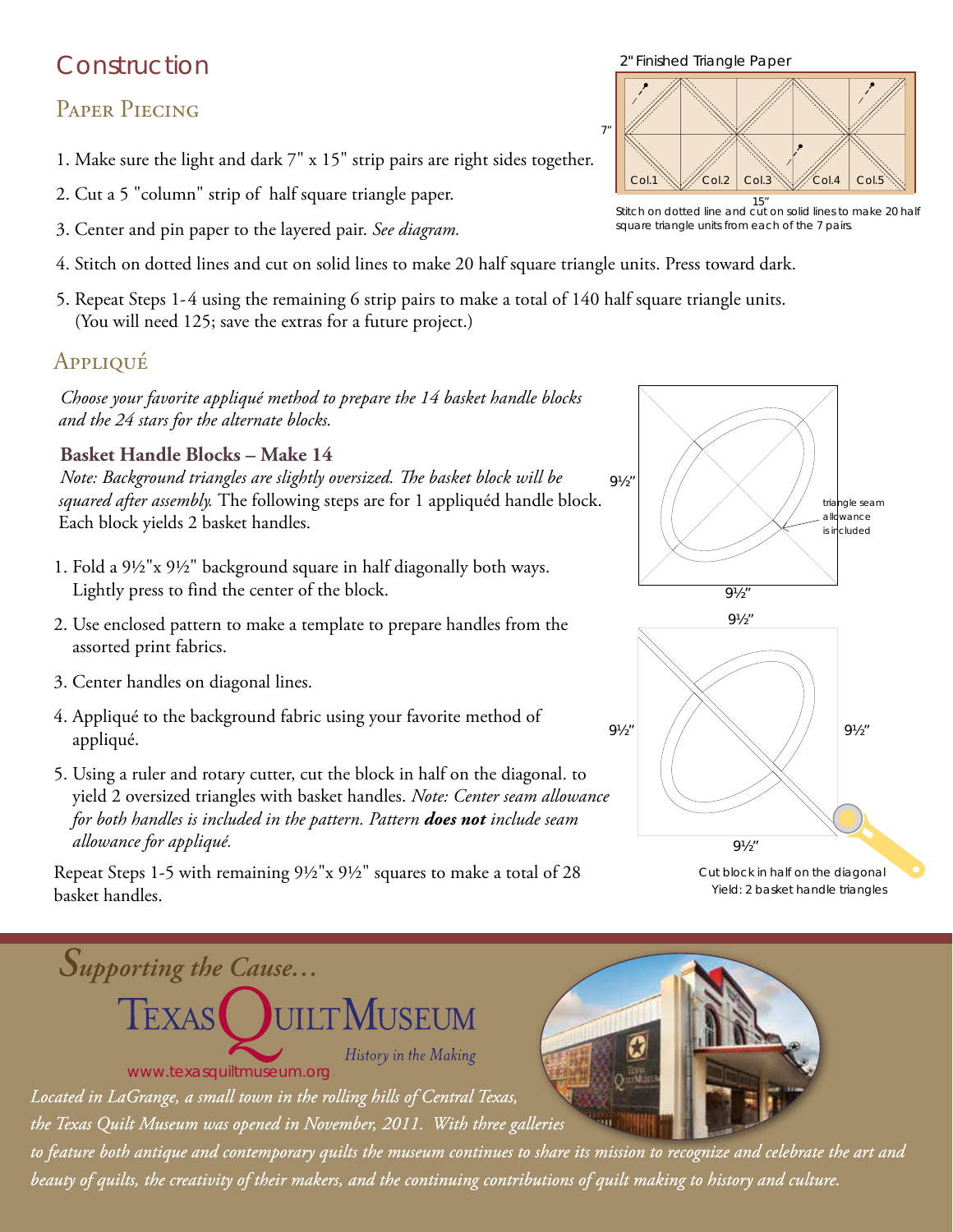### Constructon – cont.

#### **Star Blocks-Make 24**

*These blocks are also oversized and will be squared when appliqué is complete.*

- 1. Mark the center of each 11"x11" background square. *See Step1 on the previous page.*
- 2. Use enclosed pattern to make a template to prepare stars from the assorted print fabrics. *For ease of handling, cut each fat quarter into 4– 9"x11"rectangles.*
- 3. Center star on background aligning point of star on diagonal line.
- 4. Appliqué star to background.
- 5. Trim and square block to measure 10½"x10½" 11" 11" 11" 11" 10½"  $10\%$ Trim and Square Block to measure 10½"x 10½" Align star point on diagonal line. Star Center 17 21 16 22 19 20 18

 $M$ *ake* 3

Make 4

Make 3

Make 4 Make 4 Make 3

Make 3

Handle template is 100% and does not include seam allowance.

# Assemble Basket Blocks

Each Basket Block requires:  $2 - 6\frac{1}{2}$ "x 2½" background rectangles  $\bullet$  1 – 4%" background triangle (Fabric 1)  $\frac{1}{2}$  – matching half square triangle units •  $6 - 2\%$ " matching triangles •  $\Lambda$  – 2½"x\2½" matching light or dark square Square should be the opposite print of the  $6 - 2\%$ " matching triangles. *Example: if the triangles are dark the square would be light or vice versa.* • 1 – basket handle triangle *(handle should match the 2½" square)*

Handle should match the 2½" square.



Light Basket-Dark Handle Make 12



Dark Basket-Light Handle Make 13

moda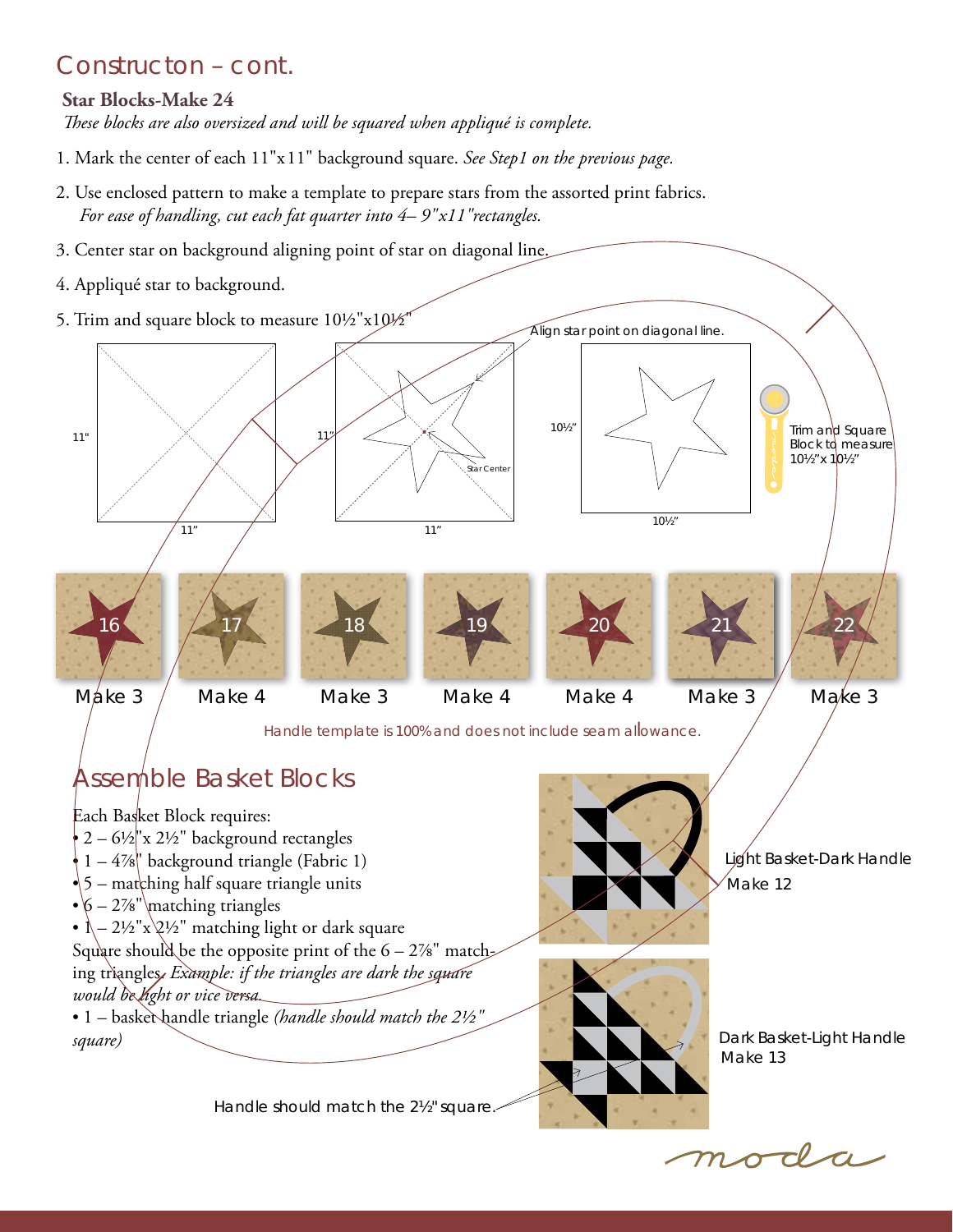# Assemble Basket Blocks – cont.

- 1. To avoid mix ups layout block before beginning to piece.
- 2. Noting direction of triangles, stitch a triangle to the end of the  $6\frac{1}{2}$ "x  $2\frac{1}{2}$ " rectangles for basket "feet". Press toward rectangles. Set aside.
- 3. Referring to the diagram for placement and pressing direction, stitch the basket triangles together in horizontal rows. Sew the rows together.
- 4. Fold basket handle triangle in half and mark the center. Align center with basket center and stitch. Trim and square block to measure  $8\frac{1}{2}$ "x  $8\frac{1}{2}$ " with seams.
- 5. Add prepared rectangle/triangle units to opposite sides of pieced basket. Press toward rectangles.
- 6. Stitch 4⅞" triangle to bottom of basket to complete the block. Basket Block should measure 10½"x 10½"with seams.
- 7. Repeat Steps 1-6 to make 25 Basket Blocks 13 dark and 12 light. Star pattern is 100%; Pattern does not include seam allowance

star center

# Assemble Quilt

#### *For best color placement arrange quilt blocks on a design wall or the floor before beginning to assemble quilt.*

Piece seven rows of seven blocks alternating basket and star blocks. Piece four rows beginning and ending with basket blocks and 3 rows beginning and ending with star blocks. Press rows toward arrows. Quilt top should measure 70½"x 70½" with seams.



Step 2 Step 2 Step 3 Step 4





Basket block should measure 10½"x 10½" with seams.

### Finishing

Using a diagonal seam, join the  $8 - 2\frac{1}{2}$ "xWOF strips end to end. Press seams open. Fold prepared strip in half wrong sides together and press to make the binding.

Layer, Quilt and Bind.



Quilt top should measure 70½"x 70½" with seams.